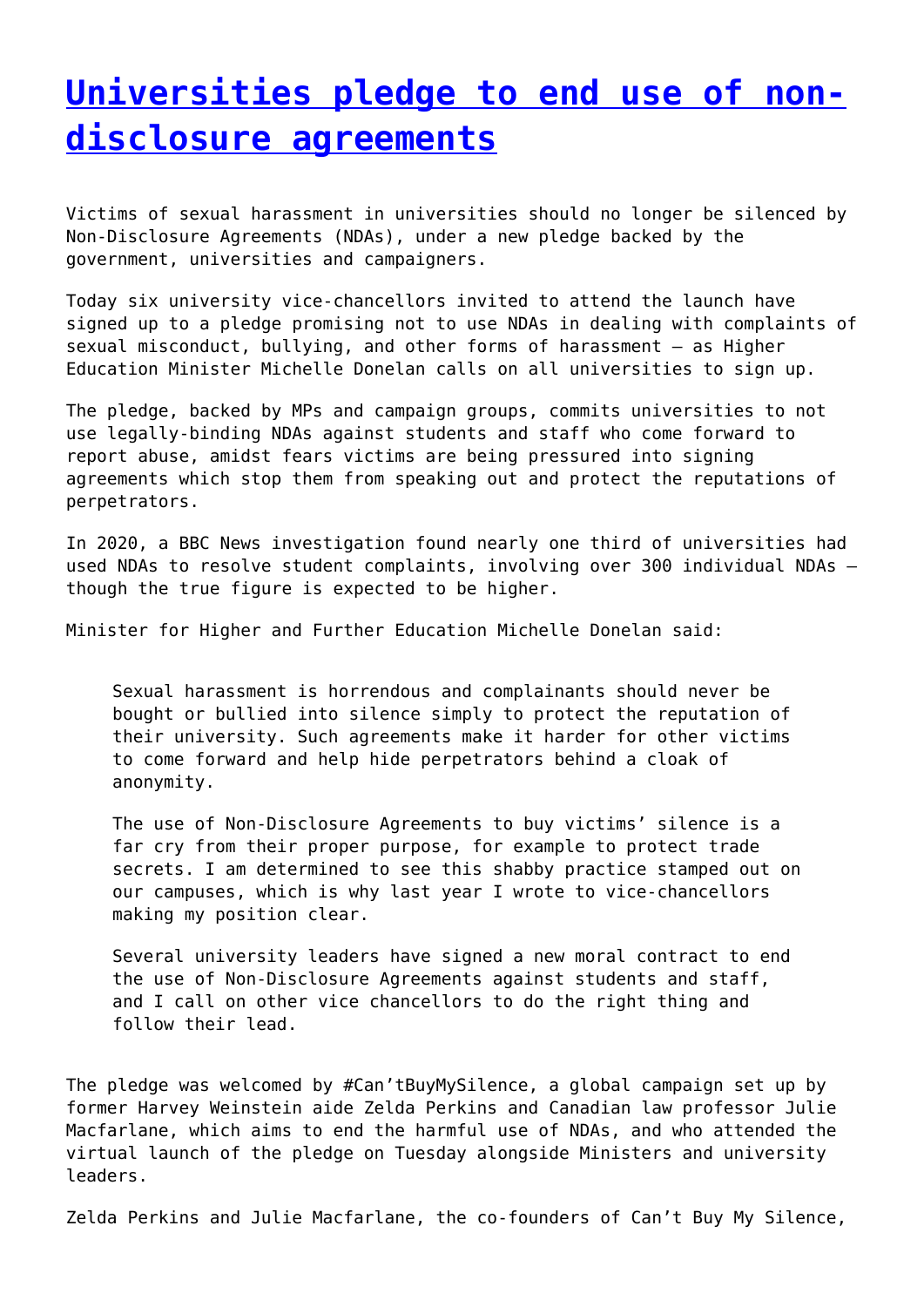We have seen up-close the damage caused by NDAs used by some institutions of further and higher education; damage to individual complainants who feel betrayed by their university, and damage to trust among institutions when a wrongdoer is "passed on" protected by an NDA.

We are delighted that Minister Donelan is asking universities to condemn this practice and pledge not to use NDAs in the future. This will dramatically change the accountability and transparency of universities and improve the lives of students, staff and faculty by helping to break the cycle abusive behaviour perpetuated by these agreements.

In July 2021, Minister Donelan wrote to vice chancellors urging them to tackle sexual harassment and abuse on campus, making clear all institutions must have robust procedures in place to deal with complaints and setting out her stance on the use of NDAs.

The Government has already announced plans to bring in new legislation to crack down on the use of NDAs in employment, following a consultation by the Department for Business, Energy, Industry and Skills. Efforts to tackle the practice have been championed by former Equalities Minister Maria Miller MP, who welcomed the new pledge at its launch.

Hillary Gyebi-Ababio, National Union of Students Vice-President for Higher Education said:

After years of campaigning to end sexual violence on campus NUS welcomes this timely announcement by the Universities Minister. Non-Disclosure Agreements have long been used to intimidate survivors, protect perpetrators and enable cycles of abuse to continue.

We urge all institutions to sign this pledge, bring much needed transparency to how they deal with complaints about sexual violence and commit to creating truly safe and supportive campuses for students and staff.

Minister Donelan will be urging all vice-chancellors to sign the pledge, with universities who sign up to be listed on #Can'tBuyMySilence's website.

A number of universities had already signalled plans to end the use of NDAs in sexual harassment cases, with UCL confirming in 2019 it would end the practice in any settlement agreements with individuals who complained of sexual misconduct, harassment or bullying.

Dr Michael Spence, President & Provost of UCL, said:

said: